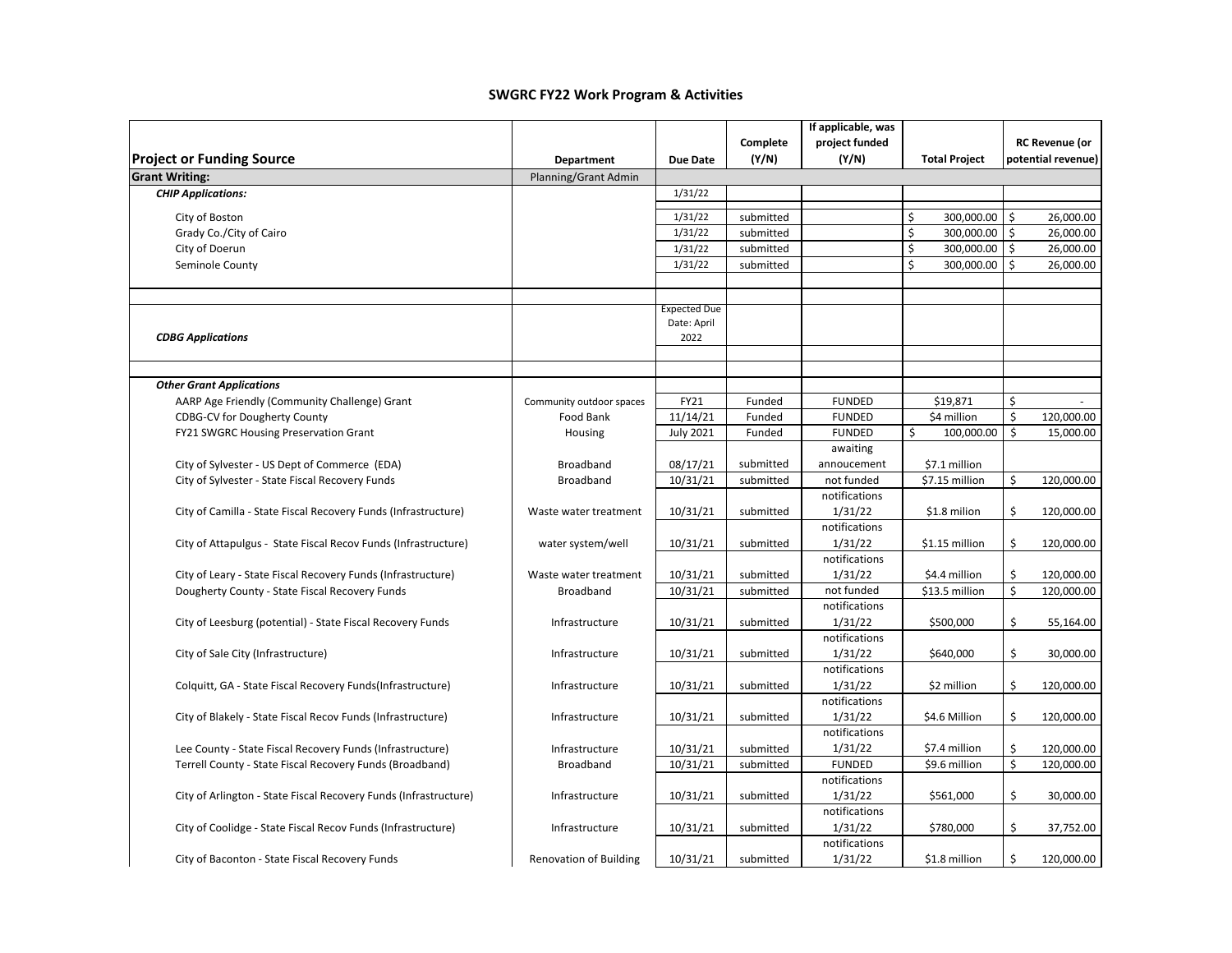|                                                                                |                             |                 |             | If applicable, was                 |                      |                       |
|--------------------------------------------------------------------------------|-----------------------------|-----------------|-------------|------------------------------------|----------------------|-----------------------|
|                                                                                |                             |                 | Complete    | project funded                     |                      | <b>RC Revenue (or</b> |
| <b>Project or Funding Source</b>                                               | <b>Department</b>           | <b>Due Date</b> | (Y/N)       | (Y/N)                              | <b>Total Project</b> | potential revenue)    |
|                                                                                |                             |                 | Application |                                    |                      |                       |
| City of Colquitt - DCA Redevelopment Fund Grant                                | Redevelopment               | 03/01/22        | underway    |                                    | \$1.4 million        |                       |
| City of Leesburg - Recreational Trail Grant                                    | <b>Recreation (Trail)</b>   | Nov 2021        | submitted   | notifications 02/22                | \$200,000            |                       |
|                                                                                |                             |                 |             | notifications Spring               |                      |                       |
| <b>Brownsfield Grant</b>                                                       | Planning                    | 12/01/21        | submitted   | 2022                               | \$500,000            |                       |
| City of Colquitt CDBG-CV (Rural Health Center)                                 | Infrastructure              | 12/30/21        |             | Determined to be ineligible by DCA | \$                   | \$                    |
| City of Albany CDBG-DR                                                         | Infrastructure              | 01/14/22        | submitted   |                                    | \$<br>6,775,777.00   | \$<br>25,000.00       |
|                                                                                |                             |                 |             |                                    |                      |                       |
| EDA Planning Partnership Grant 2019-2021 (3 years)                             | <b>Econ Dev/Planning</b>    |                 |             | Y                                  |                      | Ś.<br>210,000.00      |
| <b>CEDS Update</b>                                                             |                             | 12/17           | submitted   |                                    | N/A                  | N/A                   |
| EDA Planning Partnership Grant Application (2022-2024)                         |                             | 12/1            | submitted   |                                    | Ś.<br>210,000.00     | Ŝ.<br>210,000.00      |
|                                                                                |                             |                 |             |                                    |                      |                       |
| EDA Planning CARES Act (FY21/22 - 2 years)                                     | Econ Dev/Planning           |                 |             | Y                                  |                      | Ś.<br>400,000.00      |
| Reseliency Plan                                                                |                             | 06/30/22        | complete    |                                    | N/A                  | N/A                   |
| Local Govt Resource Guide                                                      |                             | 06/30/22        | complete    |                                    | N/A                  | N/A                   |
|                                                                                |                             |                 |             |                                    | N/A                  | N/A                   |
| Development of Economic Dev. Element in Comp Plans                             |                             | 06/30/22        | in process  |                                    |                      |                       |
| <b>GARC/GDOT - REVAMP Contract</b>                                             | GIS                         | 06/30/22        | ongoing     | Y                                  |                      | Ś.<br>33,000.00       |
|                                                                                |                             | 08/31/22        |             | Y                                  |                      | \$<br>19,248.00       |
| <b>GDOT - Bike/Ped Planning Contract</b><br>Update regional bike/ped corridors | Planning                    | 08/31/22        | ongoing     |                                    | N/A                  | N/A                   |
|                                                                                |                             |                 | in process  |                                    | N/A                  | N/A                   |
| Conduct Sidewalk inventories in 2 communities                                  | Note: FY21 Contract         | 08/31/22        | in process  |                                    |                      |                       |
| Crash screening analyis in 3 locations in region                               | complete                    | 08/31/22        | in process  |                                    | N/A                  | N/A                   |
| Update bike/ped plan                                                           | FY22 contract began 9/1/21  | 08/31/22        | in process  |                                    | N/A                  | N/A                   |
| 2 Bike Safety Trainings                                                        |                             | 08/31/22        | in process  |                                    | N/A                  | N/A                   |
| <b>GDOT - 5304 Rural Transit Planning Contract</b>                             | Planning                    | 06/30/22        | ongoing     | Y                                  |                      | Ś.<br>27,441.00       |
| <b>County Transit Plan</b>                                                     | <b>Colquitt County</b>      | 06/30/22        | in process  |                                    | N/A                  | N/A                   |
|                                                                                |                             |                 |             |                                    |                      |                       |
| Update Regional Transit Plan                                                   |                             | 06/30/22        | in process  |                                    | N/A                  | N/A                   |
| <b>DNR Historic Preservation Contract</b>                                      | Planning                    | 06/30/22        | ongoing     | Y                                  |                      | \$<br>4,090.90        |
| Information, Referral, Training                                                |                             |                 |             |                                    | N/A                  | N/A                   |
| <b>Grant Administration</b>                                                    | <b>Grant Administration</b> |                 |             |                                    |                      |                       |
| <b>CDBG</b>                                                                    |                             |                 |             |                                    |                      |                       |
| FY19 CDBG - City of Bronwood                                                   |                             | 07/31/21        | closed      | Y                                  | \$<br>750,000.00     | \$<br>36,935.00       |
| FY20 CDBG - City of Attapulgus                                                 |                             | 10/16/22        | In process  | Y                                  | \$<br>750,000.00     | \$<br>45,000.00       |
| FY20 CDBG - City of Colquitt                                                   |                             | 10/16/22        | In process  | Y                                  | \$<br>750,000.00     | Ś.<br>45,000.00       |
| FY20 CDBG - City of Damascus                                                   |                             | 10/16/22        | In process  | Y                                  | \$<br>600,000.00     | \$<br>36,000.00       |
| FY20 CDBG - City of Sasser                                                     |                             | 10/16/22        | In process  | Y                                  | \$<br>750,000.00     | \$<br>45,000.00       |
|                                                                                |                             |                 |             |                                    |                      |                       |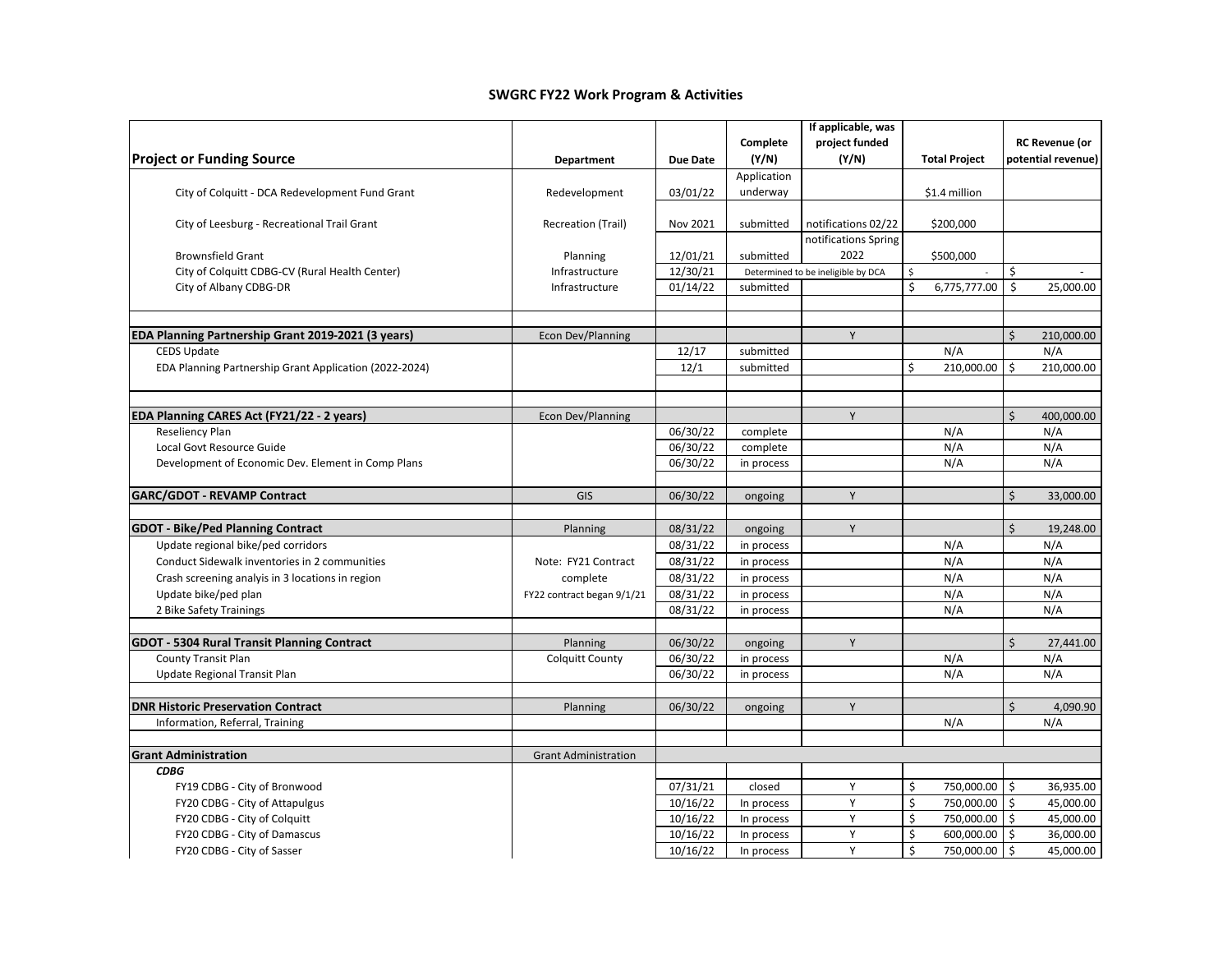|                                                                 |                             |                 |            | If applicable, was |                      |                                  |
|-----------------------------------------------------------------|-----------------------------|-----------------|------------|--------------------|----------------------|----------------------------------|
|                                                                 |                             |                 | Complete   | project funded     |                      | <b>RC Revenue (or</b>            |
| <b>Project or Funding Source</b>                                | Department                  | <b>Due Date</b> | (Y/N)      | (Y/N)              | <b>Total Project</b> | potential revenue)               |
| FY21 CDBG - City of Bronwood                                    |                             | 2024            | In process | Y                  | \$<br>749,510.00     | \$<br>45,000.00                  |
| FY21 CDBG - Terrell County                                      |                             | 2024            | In process | Y                  | \$<br>750,000.00     | $\mathsf{\hat{S}}$<br>45,000.00  |
|                                                                 |                             |                 |            |                    |                      |                                  |
| <b>CHIP</b>                                                     |                             |                 |            |                    |                      |                                  |
| FY17 CHIP - City of Meigs                                       |                             | 01/31/22        | In process | Υ                  | \$<br>300,000.00     | \$<br>16,000.00                  |
| FY17 CHIP - City of Moultrie                                    |                             | 01/31/22        | In process | Y                  | \$<br>300,000.00     | \$<br>16,000.00                  |
| FY18 CHIP - City of Dawson                                      |                             | 07/31/22        | In process | Y                  | \$<br>300,000.00     | $\ddot{\mathsf{S}}$<br>16,000.00 |
| FY18 CHIP - City of Cordele                                     |                             | 07/31/22        | In process | Υ                  | \$<br>300,000.00     | \$<br>18,000.00                  |
| FY18 CHIP - City of Colquitt                                    |                             | 07/31/22        | In process | Y                  | \$<br>300,000.00     | \$<br>16,000.00                  |
| FY19 CHIP - City of Arlington                                   |                             | 12/31/22        | In process | Y                  | \$<br>300,000.00     | \$<br>16,000.00                  |
| FY19 CHIP - City of Donalsonville                               |                             | 12/31/22        | In process | Y                  | \$<br>300,000.00 \$  | 16,000.00                        |
| FY19 CHIP - City of Sylvester                                   |                             | 12/31/22        | In process | Y                  | \$<br>300,000.00     | \$<br>16,000.00                  |
| FY20 CHIP - City of Blakely                                     |                             | 07/31/23        | In process | Y                  | \$<br>300,000.00     | \$<br>10,000.00                  |
| FY20 CHIP - Dougherty County                                    |                             | 07/31/23        | In process | Υ                  | \$<br>300,000.00     | \$<br>10,000.00                  |
| FY20 CHIP - City of Sylvester                                   |                             | 07/31/23        | In process | Y                  | \$<br>300,000.00     | Ŝ.<br>10,000.00                  |
|                                                                 |                             |                 |            |                    |                      |                                  |
| <b>EDA</b>                                                      |                             |                 |            |                    |                      |                                  |
|                                                                 |                             |                 |            | funded/admin is in |                      |                                  |
| EDA DR Albany Infrastructure                                    |                             | 05/28/23        | in process | process            | Approx \$8 million   | \$<br>25,000.00                  |
|                                                                 |                             |                 |            |                    |                      |                                  |
| <b>USDA Housing Preservation Grant</b>                          | <b>Grant Administration</b> |                 |            |                    |                      |                                  |
| FY20 HPG                                                        |                             | 10/30/21        | Awarded    | Y                  | Ś.<br>115,000.00     | \$<br>15,000.00                  |
|                                                                 |                             |                 |            |                    |                      |                                  |
| Georgia Department of Community Affairs (DCA) Planning Contract | Planning                    | 06/30/22        |            | Υ                  |                      | \$<br>160,747.00                 |
| <b>Comprehensive Plan 5-Year Updates</b>                        |                             |                 |            |                    |                      |                                  |
| <b>Decatur County</b>                                           |                             | 10/31/22        | in process |                    | N/A                  | N/A                              |
| <b>Miller County</b>                                            |                             | 10/31/22        | in process |                    | N/A                  | N/A                              |
| Calhoun County                                                  |                             | 06/30/22        | in process |                    | N/A                  | N/A                              |
| Dougherty County/City of Albany                                 |                             | 10/31/21        | Complete   |                    | N/A                  | N/A                              |
| <b>Grady County</b>                                             |                             | 10/31/21        | complete   |                    | N/A                  | N/A                              |
| Early County                                                    |                             | 06/30/22        | in process |                    | N/A                  | N/A                              |
| Mitchell County                                                 |                             | 10/31/22        | in process |                    | N/A                  | N/A                              |
| Seminole County                                                 |                             | 10/31/22        | in process |                    | N/A                  | N/A                              |
| <b>Baker County</b>                                             |                             | 10/31/22        | in process |                    | N/A                  | N/A                              |
| Worth County (Broadband Update)                                 |                             | as needed       | Complete   |                    | N/A                  | N/A                              |
| <b>Colquitt County</b>                                          |                             | 06/30/22        | in process |                    | N/A                  | N/A                              |
| Thomas County - Service Delivery Strategy Update (SDS)          |                             | as needed       | Complete   |                    | N/A                  | N/A                              |
| Early County - Service Delivery Strategy Update (SDS)           |                             | as needed       | Complete   |                    | N/A<br>N/A           | N/A                              |
| Calhoun County - Service Delivery Strategy Update (SDS)         |                             | as needed       | Complete   |                    |                      | N/A                              |
| Seminole County (Broadband Update)                              |                             | as needed       | in process |                    | N/A                  | N/A                              |
| <b>Comprehensive Plan Reviews</b>                               |                             |                 |            |                    |                      |                                  |
|                                                                 |                             |                 |            |                    |                      |                                  |
|                                                                 |                             |                 |            |                    |                      |                                  |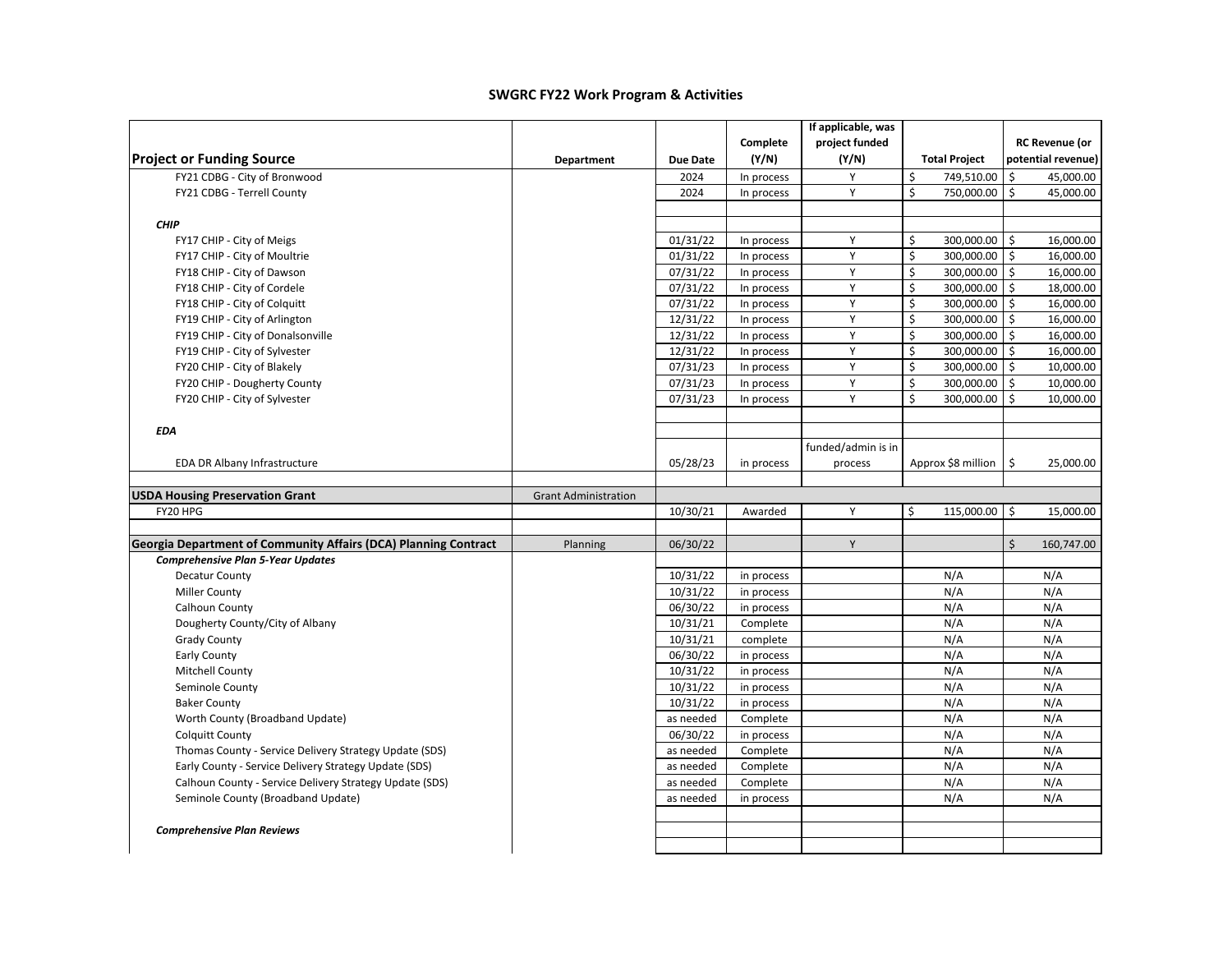|                                     |            |                 |            | If applicable, was |                      |                       |
|-------------------------------------|------------|-----------------|------------|--------------------|----------------------|-----------------------|
|                                     |            |                 | Complete   | project funded     |                      | <b>RC Revenue (or</b> |
| <b>Project or Funding Source</b>    | Department | <b>Due Date</b> | (Y/N)      | (Y/N)              | <b>Total Project</b> | potential revenue)    |
| <b>Regional Plan (update)</b>       |            | 06/30/22        | In process |                    | N/A                  | N/A                   |
|                                     |            |                 |            |                    |                      |                       |
| <b>Regional Work Program</b>        |            | March 2022      | In process |                    | N/A                  | N/A                   |
| <b>Regional Success Stories</b>     |            | March 2022      | In process |                    | N/A                  | N/A                   |
| <b>Housing Task Force</b>           |            |                 |            |                    |                      |                       |
| Annual Housing Conference           |            | May 2022        | in process |                    | N/A                  | N/A                   |
| <b>Grant Writing Workshop</b>       |            | Oct 2021        | Complete   |                    | N/A                  | N/A                   |
| <b>Plan Implementation Meetings</b> |            |                 |            |                    |                      |                       |
| City of Ochlocknee                  |            | 08/04/21        | Complete   |                    | N/A                  | N/A                   |
| City of Sumner                      |            | 06/27/21        | Complete   |                    | N/A                  | N/A                   |
| City of Arlington                   |            | 02/28/22        | Complete   |                    | N/A                  | N/A                   |
| City of Attapulgus                  |            | 02/26/22        | Complete   |                    | N/A                  | N/A                   |
| Cityof Baconton                     |            | 04/10/22        | upcoming   |                    | N/A                  | N/A                   |
| City of Bainbridge                  |            | 02/26/22        | upcoming   |                    | N/A                  | N/A                   |
| <b>Baker County</b>                 |            | 05/12/22        | upcoming   |                    | N/A                  | N/A                   |
| City of Blakely                     |            | 03/11/22        | upcoming   |                    | N/A                  | N/A                   |
| City of Brinson                     |            | 02/27/22        | Complete   |                    | N/A                  | N/A                   |
| City of Bronwood                    |            | 04/01/22        | upcoming   |                    | N/A                  | N/A                   |
| Calhoun County                      |            | 02/09/22        | Complete   |                    | N/A                  | N/A                   |
| City of Camilla                     |            | 04/08/22        | upcoming   |                    | N/A                  | N/A                   |
| City of Climax                      |            | 02/26/22        | Complete   |                    | N/A                  | N/A                   |
| Colquitt                            |            | 02/22/22        | Complete   |                    | N/A                  | N/A                   |
| Colquitt                            |            | 10/20/22        | upcoming   |                    | N/A                  | N/A                   |
| City of Damascus                    |            | 01/15/22        | Complete   |                    | N/A                  | N/A                   |
| City of Dawson                      |            | 04/01/22        | upcoming   |                    | N/A                  | N/A                   |
| <b>Decatur County</b>               |            | 02/26/22        | Complete   |                    | N/A                  | N/A                   |
| City of Donalsonville               |            | 04/01/22        | upcoming   |                    | N/A                  | N/A                   |
| <b>Early County</b>                 |            | 01/15/22        | Complete   |                    | N/A                  | N/A                   |
| City of Edison                      |            | 02/05/22        | Complete   |                    | N/A                  | N/A                   |
| City of Ellenton                    |            | 03/16/22        | upcoming   |                    | N/A                  | N/A                   |
| Grady County                        |            | 03/19/22        | upcoming   |                    | N/A                  | N/A                   |
| Iron City                           |            | 04/01/22        | upcoming   |                    | N/A                  | N/A                   |
| City of Leary                       |            | 02/28/22        | Complete   |                    | N/A                  | N/A                   |
| Lee County                          |            | 04/08/22        | upcoming   |                    | N/A                  | N/A                   |
| City of Leesburg                    |            | 01/10/22        | Complete   |                    | N/A                  | N/A                   |
| <b>Miller County</b>                |            | 02/22/22        | Complete   |                    | N/A                  | N/A                   |
| <b>Mitchell County</b>              |            | 03/16/22        | upcoming   |                    | N/A                  | N/A                   |
| City of Morgan                      |            | 02/05/22        | Complete   |                    | N/A                  | N/A                   |
| City of Newton                      |            | 05/11/22        | upcoming   |                    | N/A                  | N/A                   |
| City of Parrott                     |            | 04/01/22        | upcoming   |                    | N/A                  | N/A                   |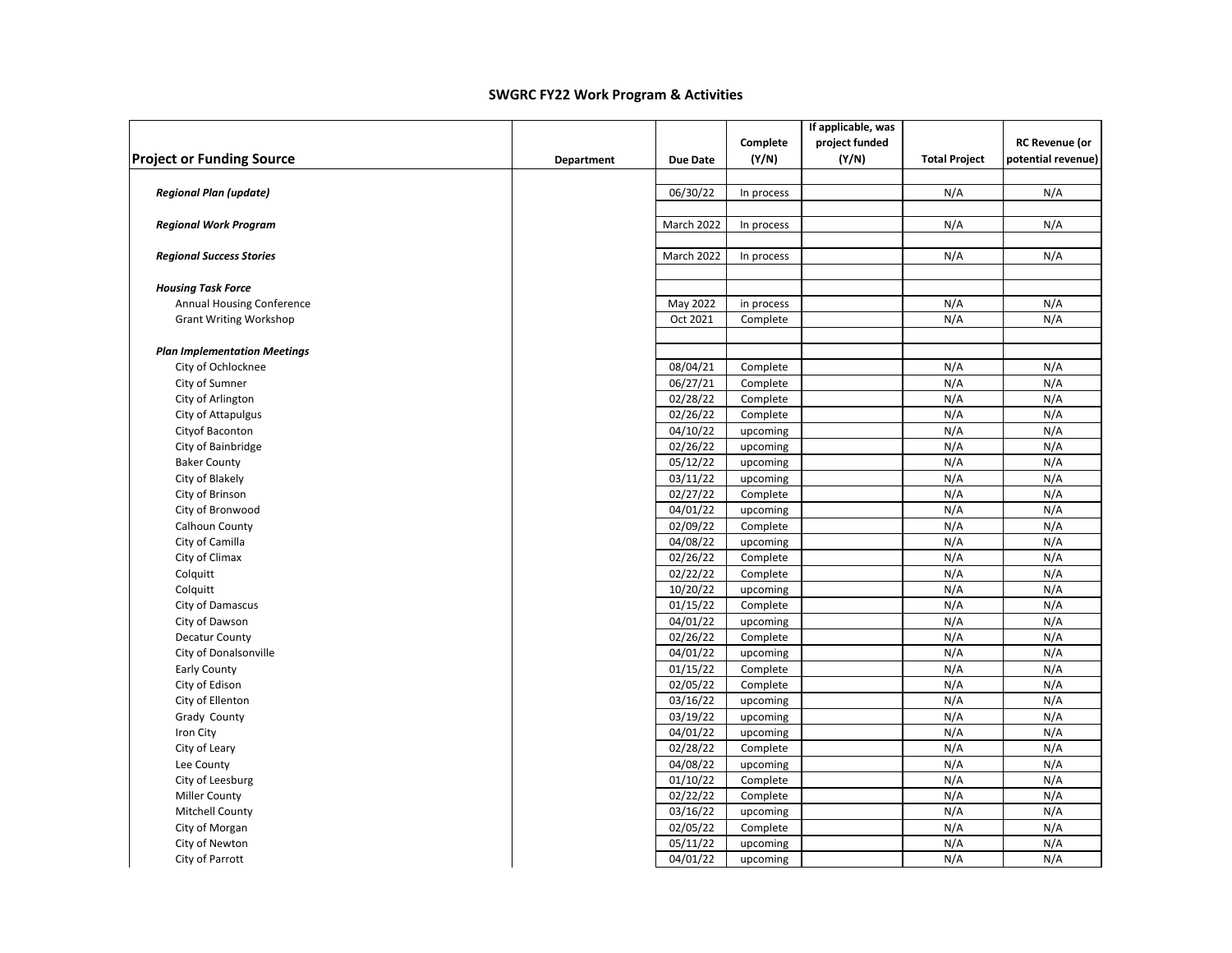|                                                              |            |                  |              | If applicable, was |                      |                       |
|--------------------------------------------------------------|------------|------------------|--------------|--------------------|----------------------|-----------------------|
|                                                              |            |                  | Complete     | project funded     |                      | <b>RC Revenue (or</b> |
| <b>Project or Funding Source</b>                             | Department | <b>Due Date</b>  | (Y/N)        | (Y/N)              | <b>Total Project</b> | potential revenue)    |
| City of Pelham                                               |            | 04/08/22         | upcoming     |                    | N/A                  | N/A                   |
| City of Poulan                                               |            | 08/05/22         | upcoming     |                    | N/A                  | N/A                   |
| Sale City                                                    |            | 03/17/22         | upcoming     |                    | N/A                  | N/A                   |
| Sasser                                                       |            | 04/01/22         | upcoming     |                    | N/A                  | N/A                   |
| Seminole County                                              |            | 04/09/22         | upcoming     |                    | N/A                  | N/A                   |
| City of Smithville                                           |            | 04/08/22         | upcoming     |                    | N/A                  | N/A                   |
| <b>Terrell County</b>                                        |            | 04/01/22         | upcoming     |                    | N/A                  | N/A                   |
| <b>Thomas County</b>                                         |            | 04/17/22         | upcoming     |                    | N/A                  | N/A                   |
| City of Whigham                                              |            | 03/11/22         | upcoming     |                    | N/A                  | N/A                   |
|                                                              |            |                  |              |                    | N/A                  | N/A                   |
| <b>Regionally Important Resources Plan (RIR)</b>             |            | 06/30/22         | In process   |                    | N/A                  | N/A                   |
|                                                              |            |                  |              |                    |                      |                       |
| <b>Capital Improvement Elements (CIE)</b>                    |            |                  |              |                    |                      |                       |
| Lee County                                                   |            | Feb 2022         | complete     |                    | N/A                  | N/A                   |
| <b>Thomas County</b>                                         |            | <b>June 2022</b> | in process   |                    | N/A                  | N/A                   |
|                                                              |            |                  |              |                    |                      |                       |
| Local Govt Boundary Mapping & Annex Survey (BAS) (GIS Staff) |            | 06/30/22         |              |                    | N/A                  | N/A                   |
|                                                              |            |                  |              |                    |                      |                       |
| Local Government Contracts - Planning/Zoning/Other           | Planning   |                  |              |                    |                      |                       |
| <b>Pre Hazard Mitigation Plans</b>                           |            |                  |              |                    |                      |                       |
| Calhoun County                                               |            | 02/21/22         | Submitted    |                    | N/A                  | \$<br>15,000.00       |
| Seminole County                                              |            | 04/08/23         | In Process   |                    | N/A                  | \$<br>15,000.00       |
| Mitchell County                                              |            | 01/26/22         | approved     |                    | N/A                  | \$<br>15,000.00       |
| <b>Decatur County</b>                                        |            | 05/01/22         | In Process   |                    | N/A                  | \$<br>15,000.00       |
| Worth County                                                 |            | 01/03/22         | Submitted    |                    | N/A                  | \$<br>15,000.00       |
|                                                              |            |                  | NEW - not    |                    |                      |                       |
| <b>Grady County</b>                                          |            | August 2023      | started      |                    | N/A                  | \$<br>15,000.00       |
| <b>Housing Plans/Assessments</b>                             |            |                  |              |                    |                      |                       |
| Thomas County - Housing Assessment                           |            | Nov 2021         | complete     |                    | N/A                  | \$<br>7,000.00        |
| City of Doerun                                               |            | Nov 2021         | complete     |                    | N/A                  | \$<br>2,000.00        |
| City of Boston                                               |            | Nov 2021         | complete     |                    | N/A                  | \$<br>3,000.00        |
| <b>Zoning Ordinances</b>                                     |            |                  |              |                    |                      |                       |
| Moultrie                                                     |            | 11/01/21         | in process   |                    | N/A                  | \$<br>12,600.00       |
| <b>Rural Zone Designation</b>                                |            |                  |              |                    |                      |                       |
| Camilla                                                      |            | Aug 2021         | complete     | not designated     | N/A                  | \$<br>5,200.00        |
| <b>GICH Designation</b>                                      |            |                  |              |                    |                      |                       |
| City of Boston                                               |            | August 2021      | complete     | not designated     | N/A                  | \$                    |
| <b>Personnel Policies/ Compensation Plan</b>                 |            |                  |              |                    |                      |                       |
|                                                              |            |                  | submitted as |                    |                      |                       |
| City of Sylvester                                            |            | <b>July 2021</b> | draft        |                    | N/A                  | \$<br>6,600.00        |
| <b>Opportunity Zone Designation</b>                          |            |                  |              |                    |                      |                       |
| City of Albany                                               |            | Sept 2021        | In process   |                    | N/A                  | \$<br>8,250.00        |
| <b>Plan First Application</b>                                |            |                  |              |                    |                      |                       |
| City of Camilla                                              |            | August 2021      | Denied       |                    |                      | \$<br>2,400.00        |